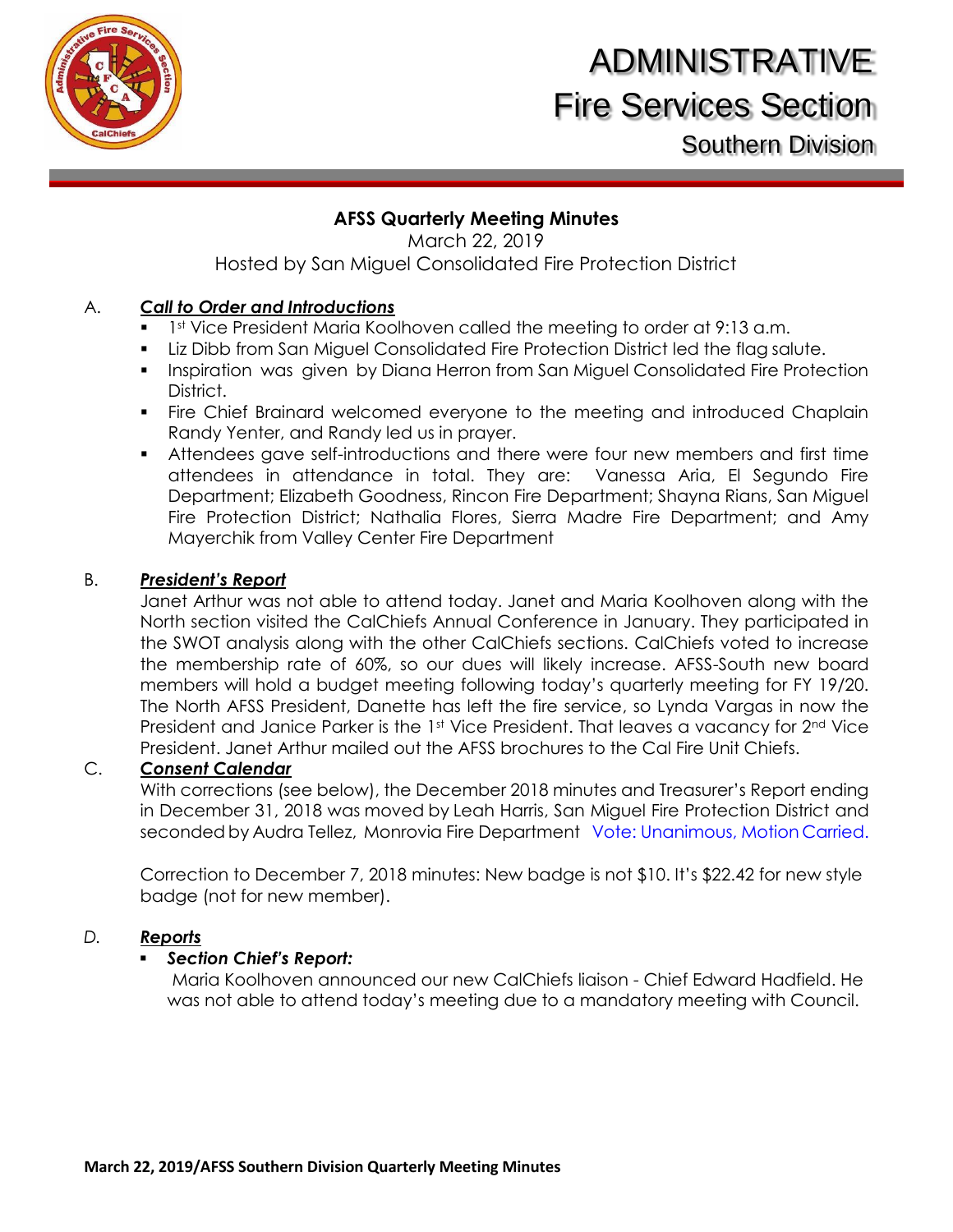

#### **Correspondence Report:**

Maria Cabral read the thank you letter from Holly Bettge, Special Events Volunteer for Growing Pains. She thanked AFSS for the generous donation. [See attached.](https://files.constantcontact.com/29613ba9501/0d93a11e-c743-46b4-8804-408f8aca1343.png)

#### **Committee Report:**

Membership (Michelle Pearson): Annette Arnesen was not able to attend today's meeting. Currently we have 102 members, 29 are new. The committee has implemented a process workflow on new memberships. The workflow describes the responsibilities for each committee member.

Conference (Michelle Pearson): Six weeks away and the committee is doing a good job. At this point, the committee is currently working on the small details. Michelle reminded meeting attendees about the succulent class held on the evening of May 1. A wine walk evening will also be an option. To date, 88 attendees have registered. Paso Robles Inn is sold out. Marriott is the overflow hotel. Michelle reminded the membership that the installation banquet theme is Great Gatsby. Leah Harris is currently working on a slide show. Please send any photos to the following email address: [historicalcommittee28@gmail.com](mailto:historicalcommittee28@gmail.com)

Ways and Means (Audra Tellez): Audra is currently looking into a commemorative item for our 30<sup>th</sup> anniversary. In addition, committee is currently working on getting Ways and Means onto the website.

No other committee updates.

#### E. *Presentation/Educational Program:*

Leah Harris introduced Alexis Barker, Senior Manager of Business Process Improvement for Nordstrom on Continuous Improvement in Any Workplace. [See attached.](https://files.constantcontact.com/29613ba9501/04e23316-74ce-42bd-828b-9c82e73cce4f.pdf)

Lunch, Meeting resumed at 1:01 p.m.

#### F. *Business*

- Vote on Life Member Voting: Both North and South approved Life Member Voting Rights: Life members shall be entitled to all privileges and benefits provided by the section, including the ability to vote, and shall not be entitled to hold office. Moved by Audra Tellez, Monrovia Fire Department, seconded by Michelle Pearson, CALFIRE Pismo Beach Fire Department. Vote: Unanimous, Motion Carried.
- Hardship Scholarship Announcement: Maria Koolhoven briefed the meeting attendees on the history of the Hardship Scholarship. The board received three new applications, and awarded the scholarship to Nathalia Flores, Sierra Madre Fire Department.
- Charitable Contributions: Maria Cabral announced that the March 2019 Charitable Contribution is awarded to Kathy Story. Janet Arthur applied for Kathy Story to receive the donation to help with the cost of a wheelchair and a vehicle equipped for transport.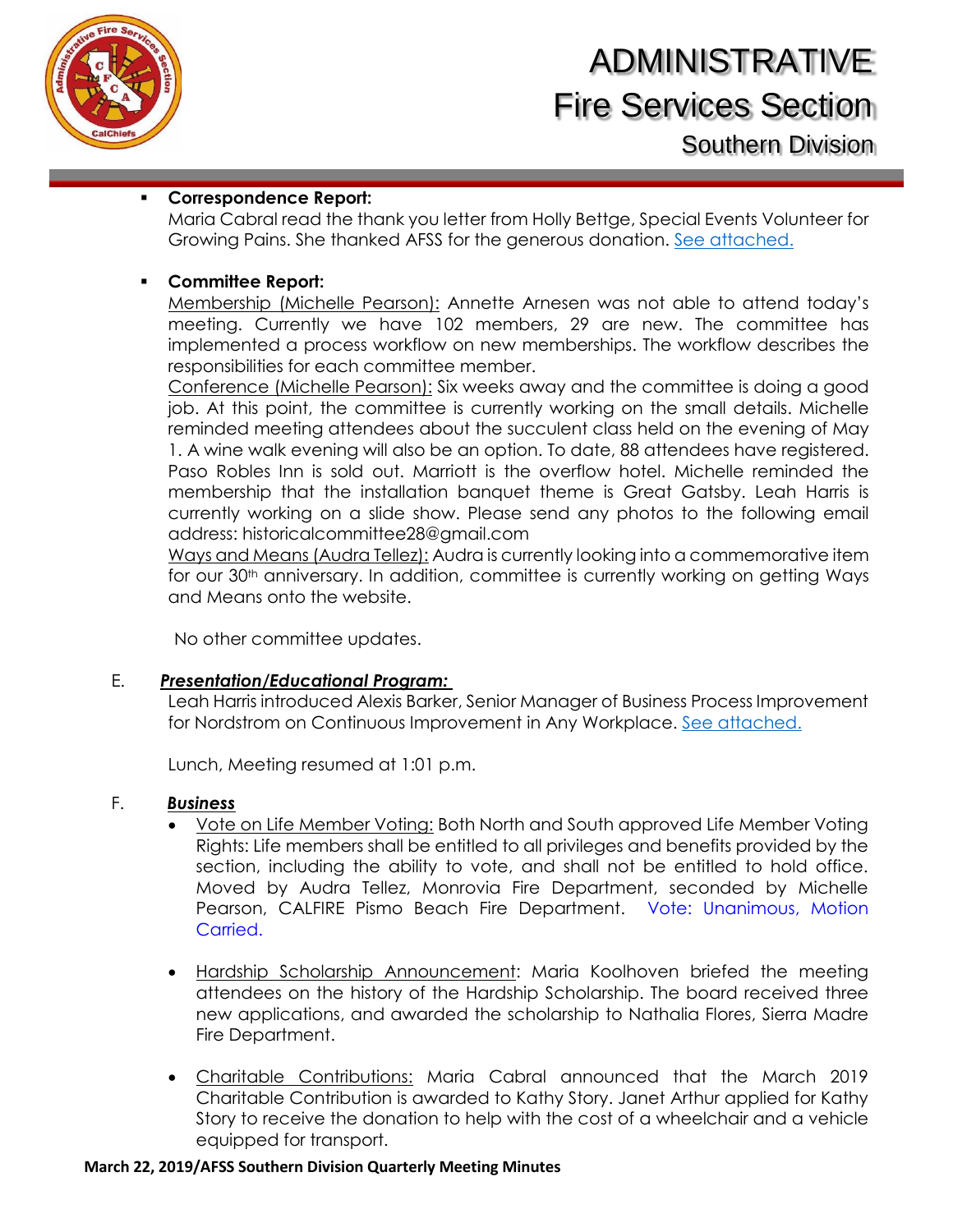

- Vote to roll extra money over from Phil Armentrout: Maria Koolhoven briefed the meeting attendees on the history of the Phil Armentrout Scholarship. Moved by Barbara Watkins, Heartland Fire and Rescue, seconded by Christine White, Brea Fire Department. Vote: Unanimous, Motion Carried.
- Legislative Committees: Maria Koolhoven briefed the meeting attendees on the history of the Legislative Committee. CalChiefs is looking for AFSS Legislative Committee members. Darilyn O'Dell mentioned that a member from AFSS-North usually represents both north and south. The Southern Board voted against forming a legislative committee.
- Cal Chiefs support/fees: Maria K. updated attendees that CalChiefs asked for feedback that we would like to see from CalChiefs.
- 2019 Host Meeting Locations: Attendees questioned when the date changed for the meetings – from 2nd Tuesday of the month. Michelle Pearson made note and will look into previous minutes. After discussion the following locations/dates and hosts were selected:

June 11, 2019, CALFIRE Rincon Fire Department (Liz Goodness) September 6, 2019, Palm Springs Fire Department (Janet Vines) December 13, 2019, San Luis Obispo Area (Janet Arthur) – tentatively held in Pismo Beach.

- Committee Vacancies: Looking for volunteers for Historical Committee. There was discussion on historical data/CDs and who has them. Vanessa Arias from El Segundo Fire Department will look into it.
- SOG changes: Education Certs and Treasurer. Education Certificates will now be under the responsibility of the Education Committee. Changes to 1st Vice-President responsibilities  $-1$ <sup>st</sup> Vice President will be present with the Treasurer to account for meeting funds at the end of each meeting for checks and balances. Revised SOGs will be sent out. Additionally, Christine White is drafting a new policy regarding AFSS debit cards via Firefighter First Credit Union. Board will review per diem and will bring to general membership.

### F. *Good of the Order*

- Retired Member for 3 years, Joyce Becker, Ontario Fire Department. She and Marie Gonzalez are from Ontario.
- Maria Koolhoven presented hosts from San Miguel Fire with certificates: Liz Dibb, Diana Herron, Shayna Rians, and Leah Harris.

#### **March 22, 2019/AFSS Southern Division Quarterly Meeting Minutes**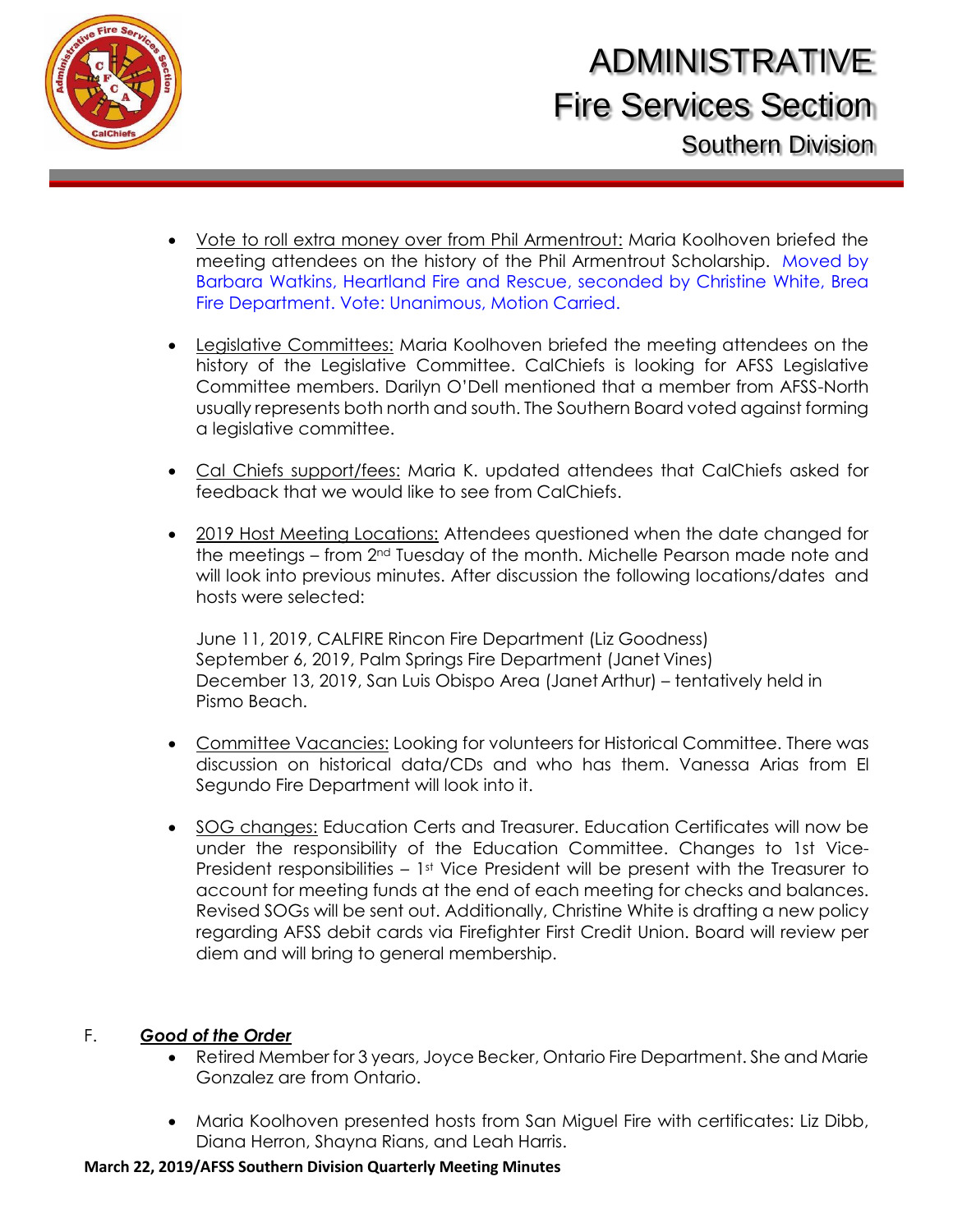

- Gina Molina had kidney transplant and everything is going well. It was suggested that we organize a card shower for Gina. Maria Cabral will send a fan-out.
- Liz Dibb, San Miguel Fire has agreed to manage the social media accounts for AFSS-South.

### G. *Adjournment*

With no additional business to discuss, meeting adjourned at 1:57 p.m., by Maria Koolhoven

*Maria Cabral AFSS Southern Division Corresponding Secretary*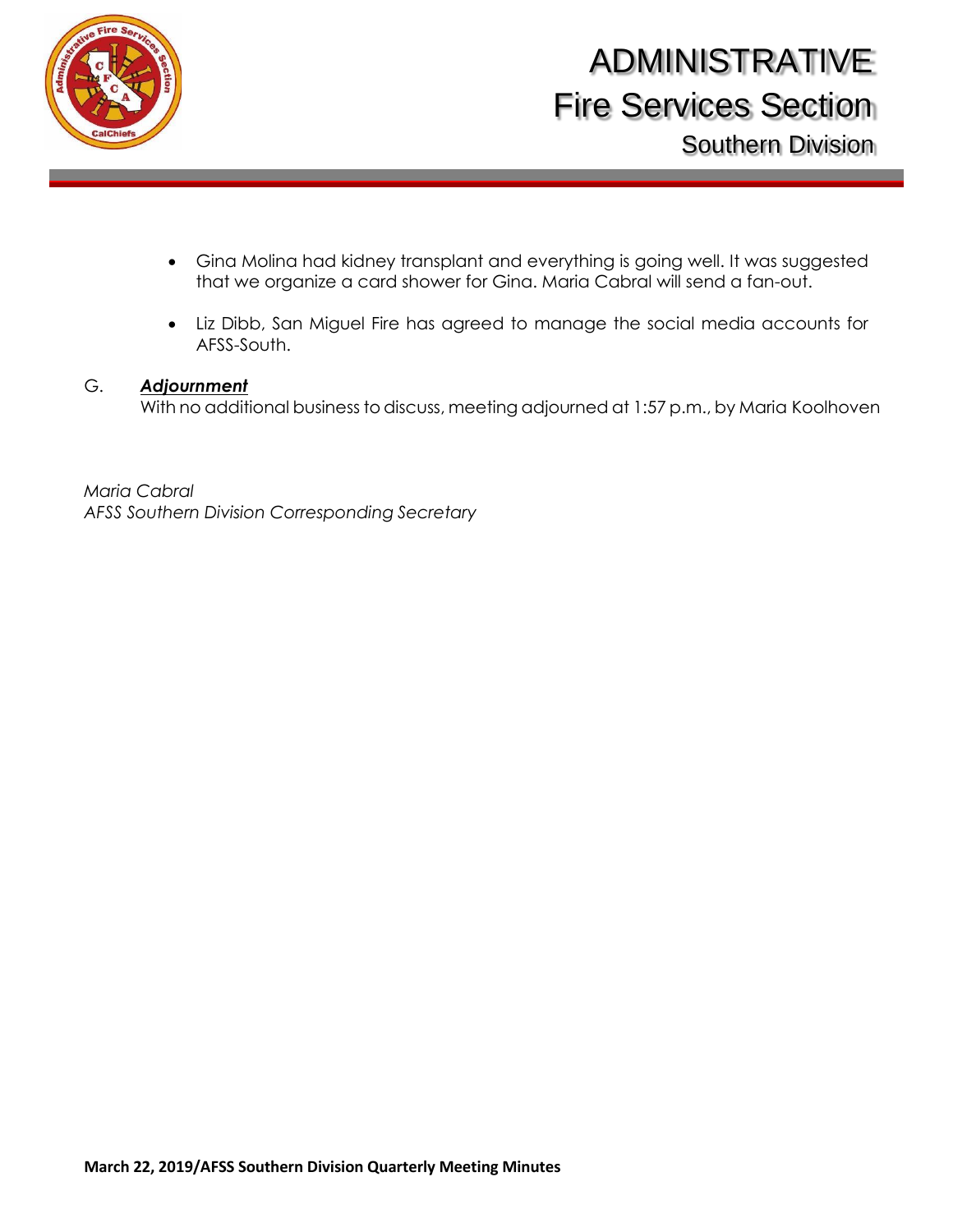

# **Future Meetings**

**Southern Division E-Board** 

April 29, 2019, 4:00 p.m. – Skype Meeting

#### **Joint E-Board Northern and Southern**

April 30, 2019, 1:00 p.m. – Paso Robles Inn – Boardroom – Ballroom Building

**Quarterly General Membership** Starting 9:00 a.m.

June 11, 2019 CALFIRE Rincon Fire Department (Liz G.) September 6, 2019 Palm Springs Fire Department (Janet V.) December 13, 2019 San Luis Obispo Area (Janet A.)

#### **Conferences**

AFSS Educational Forum April 30-May 3, 2019 Paso Robles Inn (South Hosting)

| July 1, 2018 to<br>June 30, 2019 |                                           | <b>Comments</b>                                                                                                          |
|----------------------------------|-------------------------------------------|--------------------------------------------------------------------------------------------------------------------------|
| <b>Executive Board</b>           |                                           |                                                                                                                          |
| <b>Position</b>                  | <b>Name</b>                               |                                                                                                                          |
| President                        | Janet Arthur                              |                                                                                                                          |
| <b>First Vice</b><br>President   | Maria Koolhoven                           |                                                                                                                          |
| Second Vice<br>President         | Michelle Pearson                          |                                                                                                                          |
| Recording<br>Secretary           | <b>Teri Chamness</b>                      |                                                                                                                          |
| Corresponding<br>Secretary       | Maria Cabral                              |                                                                                                                          |
| Treasurer                        | Christine White                           | Voted on at the 12/7/18 Meeting.                                                                                         |
| Executive Liaison                | Dan Stefano                               | Fire Chief Dan Stefano stepped into the position<br>upon Chief Knabe's retirement.                                       |
| Member at Large                  | N/A North Only                            |                                                                                                                          |
| Committee                        | Coordinator                               | <b>Executive Board Liaison</b>                                                                                           |
| By-<br>Laws/Guidelines           | Valerie Nellis/<br><b>Barbara Altizer</b> | <b>Teri Chamness</b>                                                                                                     |
| Communications<br>/ Website      | Vicki Varnes/<br>Lizz Dibb                | Maria Cabral<br><b>Vicky Varnes-Website Updates</b><br>Lizz Dibb - Social Media                                          |
| 2019 Conference                  | Michelle Pearson                          | Janet Arthur Committee Members: Audra Tellez, Gemma Pagala, Harmony Brown,<br>Staci Kolbeck, Dawn McLean, Patty Barragan |
| Education                        | Valerie Nellis/Pat<br>Alvarez             | Maria Koolhoven                                                                                                          |
| Historical                       | <b>Open Position</b>                      | Need someone to take over.                                                                                               |
| Membership                       | Annette Arnesen                           | Michelle Pearson Committee Members: Debbie Matthews, Ron Leichti                                                         |
| Ways & Means                     | Audra Tellez                              | <b>Christine White</b>                                                                                                   |